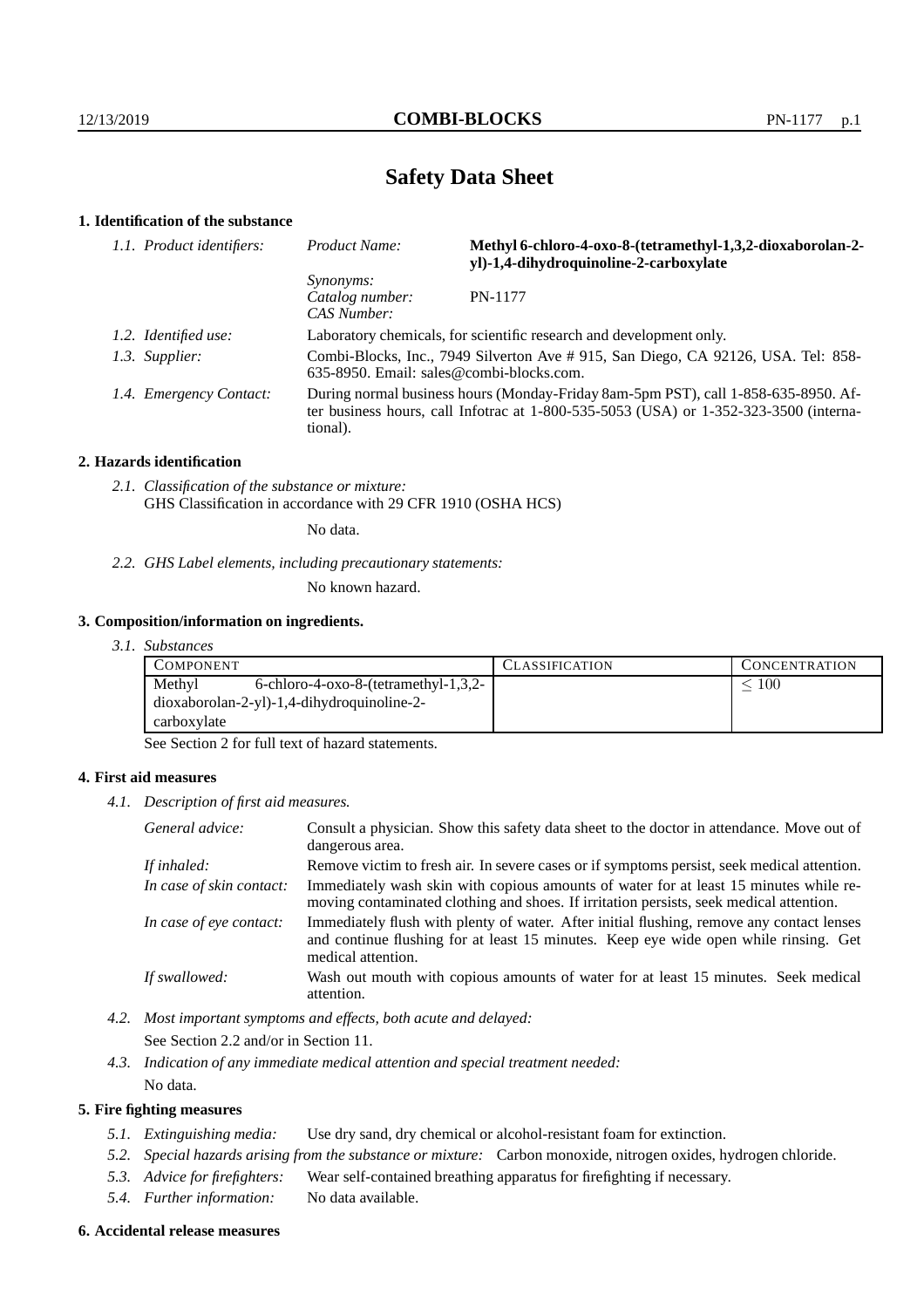- *6.1. Personal precautions, protective equipment and emergency procedures:* Ensure adequate ventilation. Use personal protective equipment.
- *6.2. Environmental precautions:* Should not be released into the environment. See Section 12 for additional ecological information.
- *6.3. Methods and materials for containment and cleaning up:* Sweep up or vacuum up spillage and collect in suitable container for disposal.
- *6.4. Reference to other sections:* Refer to protective measures listed in Sections 8 and 13.

#### **7. Handling and storage**

- *7.1. Precautions for safe handling:* Avoid contact with skin and eyes. Avoid inhalation of vapour or mist. Keep away from sources of ignition - No smoking. Take measures to prevent the build up of electrostatic charge. For precautions see section 2.2.
- *7.2. Conditions for safe storage, including any incompatibilities:* Store under −20◦C. Keep container tightly closed in a dry and well-ventilated place. Containers which are opened must be carefully resealed and kept upright to prevent leakage.
- *7.3. Specific end use(s):* Laboratory chemicals, for scientific research and development only.

#### **8. Exposure Controls / Personal protection**

*8.1. Control parameters:*

*Components with workplace control parameters:* Contains no substances with occupational exposure limit values. *8.2. Exposure controls:*

*Appropriate engineering controls:* Ensure that eyewash stations and safety showers are close to the workstation

location. Ensure adequate ventilation, especially in confined areas. *Personal protective equipment:*

| I ersonat protective equipment. |                                                                                                                                                                                                                                                                                                                        |
|---------------------------------|------------------------------------------------------------------------------------------------------------------------------------------------------------------------------------------------------------------------------------------------------------------------------------------------------------------------|
| Eye/face protection:            | Wear appropriate protective eyeglasses or chemical safety goggles as described by OSHA's<br>eye and face protection regulations in 29 CFR 1910.133 or European Standard EN166.                                                                                                                                         |
| Skin protection:                | Handle with gloves. Gloves must be inspected prior to use. Use proper glove removal<br>technique (without touching glove's outer surface) to avoid skin contact with this product.<br>Dispose of contaminated gloves after use in accordance with applicable laws and good<br>laboratory practices. Wash and dry hands |
| <b>Body Protection:</b>         | Complete suit protecting against chemicals, Flame retardant antistatic protective clothing.,<br>The type of protective equipment must be selected according to the concentration and<br>amount of the dangerous substance at the specific workplace.                                                                   |
| Respiratory protection:         |                                                                                                                                                                                                                                                                                                                        |

Control of environmental exposure: Prevent further leakage or spillage if safe to do so. Do not let product enter drains.

## **9. Physical and chemical properties**

*9.1. Information on basic physical and chemical properties*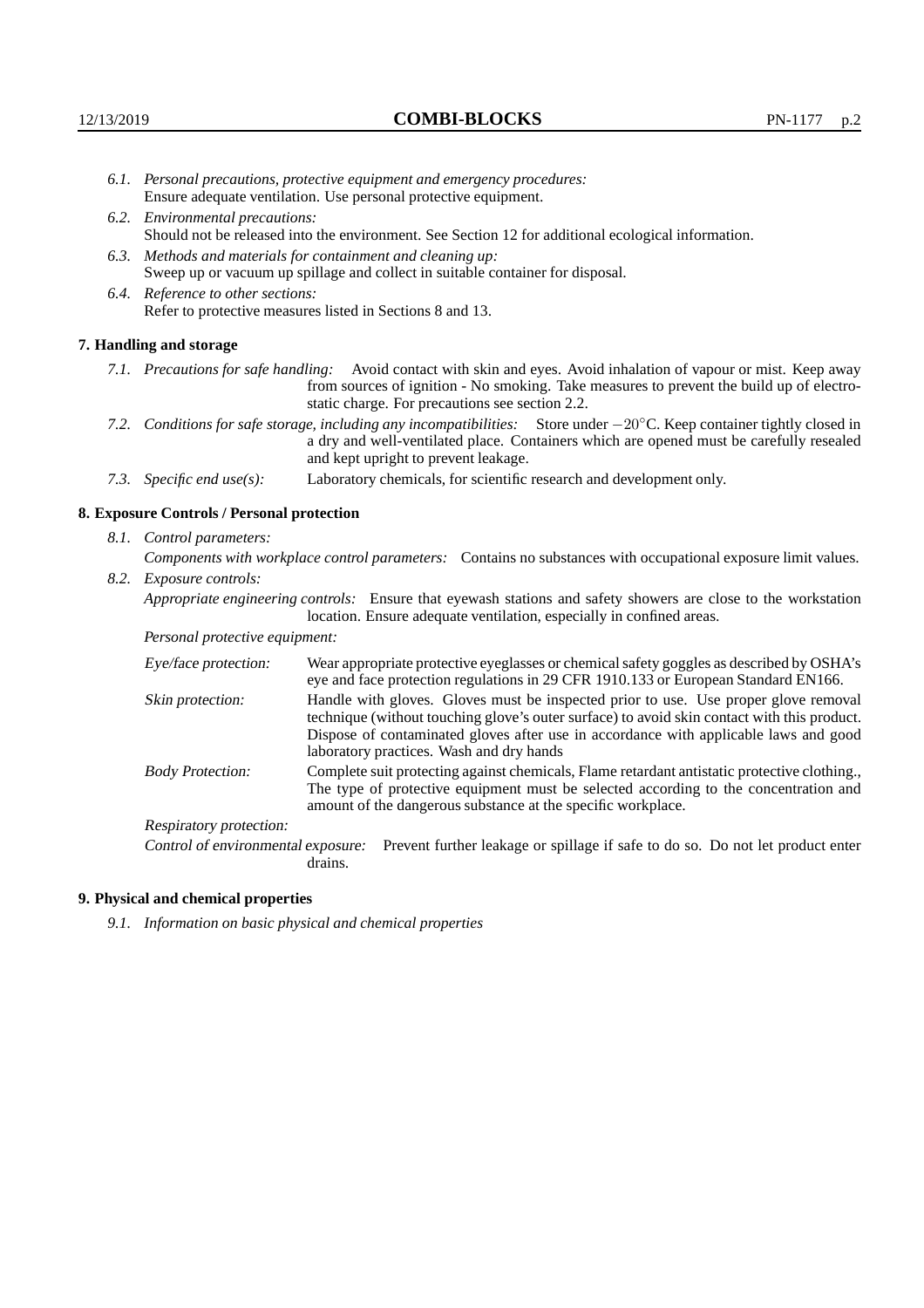| (a)                          | Appearance:                                   | No data  |
|------------------------------|-----------------------------------------------|----------|
| (b)                          | Odour:                                        | No data  |
| (c)                          | Odour Threshold:                              | No data  |
| (d)                          | $pH$ :                                        | No data  |
| (e)                          | Melting point/freezing point:                 | No date. |
| (f)                          | Initial boiling point and boiling range:      | No data  |
| (g)                          | Flash point:                                  | No data  |
| (h)                          | Evaporatoin rate:                             | No data  |
| (i)                          | Flammability (solid, gas):                    | No data  |
| (j)                          | Upper/lower flammability or explosive limits: | No data  |
| (k)                          | Vapour pressure:                              | No data  |
| $\left( \frac{1}{2} \right)$ | Vapour density:                               | No data  |
| (m)                          | Relative density:                             | No data  |
| (n)                          | Water solubility:                             | No data  |
| $\circ$                      | Partition coefficient: n-octanol/water:       | No data  |
| (p)                          | Auto-ignition:                                | No data  |
| (q)                          | Decomposition temperature:                    | No data  |
| (r)                          | Viscosity:                                    | No data  |
| (s)                          | Explosive properties:                         | No data  |
| (t)                          | Oxidizing properties:                         | No data  |
|                              |                                               |          |

*9.2. Other safety information:*

Formula  $C_{17}H_{19}BCINO_5$ Molecular weight 363.6 CAS Number

### **10. Stability and reactivity**

*10.1. Reactivity* No data

*10.2. Chemical stability* Stable under recommended storage conditions.

- *10.3. Possibility of hazardous reactions* No data
- *10.4. Conditions to avoid*
- *10.5. Incompatible material* No data.
- *10.6. Hazardous decomposition products:*

Hazardous decomposition products formed under fire conditions: Carbon monoxide, nitrogen oxides, hydrogen chlo-

|                               | ride.          |
|-------------------------------|----------------|
| Other decomposition products: | No data        |
| In the event of fire:         | See Section 5. |

### **11. Toxicological information**

*11.1 Information on toxicological effects*

| Acute toxicity:                                            | No data available.                                                                                                                              |
|------------------------------------------------------------|-------------------------------------------------------------------------------------------------------------------------------------------------|
| Skin irritation/corrosion:                                 | No data available.                                                                                                                              |
| Eye damage/irritation:                                     | No data available.                                                                                                                              |
| Respiratory or skin sensitization:                         | No data available.                                                                                                                              |
| Germ cell mutagenicity:                                    | No data available.                                                                                                                              |
| Carcinogenicity:                                           | No data available.                                                                                                                              |
| Reproductive toxicity:                                     | No data available.                                                                                                                              |
| Specific target organ system toxicity - single exposure:   | No data available.                                                                                                                              |
| Specific target organ system toxicity - repeated exposure: | No data available.                                                                                                                              |
| Aspiration hazard:                                         | No data available.                                                                                                                              |
| Additional information:                                    | To the best of our knowledge, the chemical, physical and toxicological proper-<br>ties of this substance have not been thoroughly investigated. |

### **12. Ecological information**

*12.1. Toxicity* No data available.